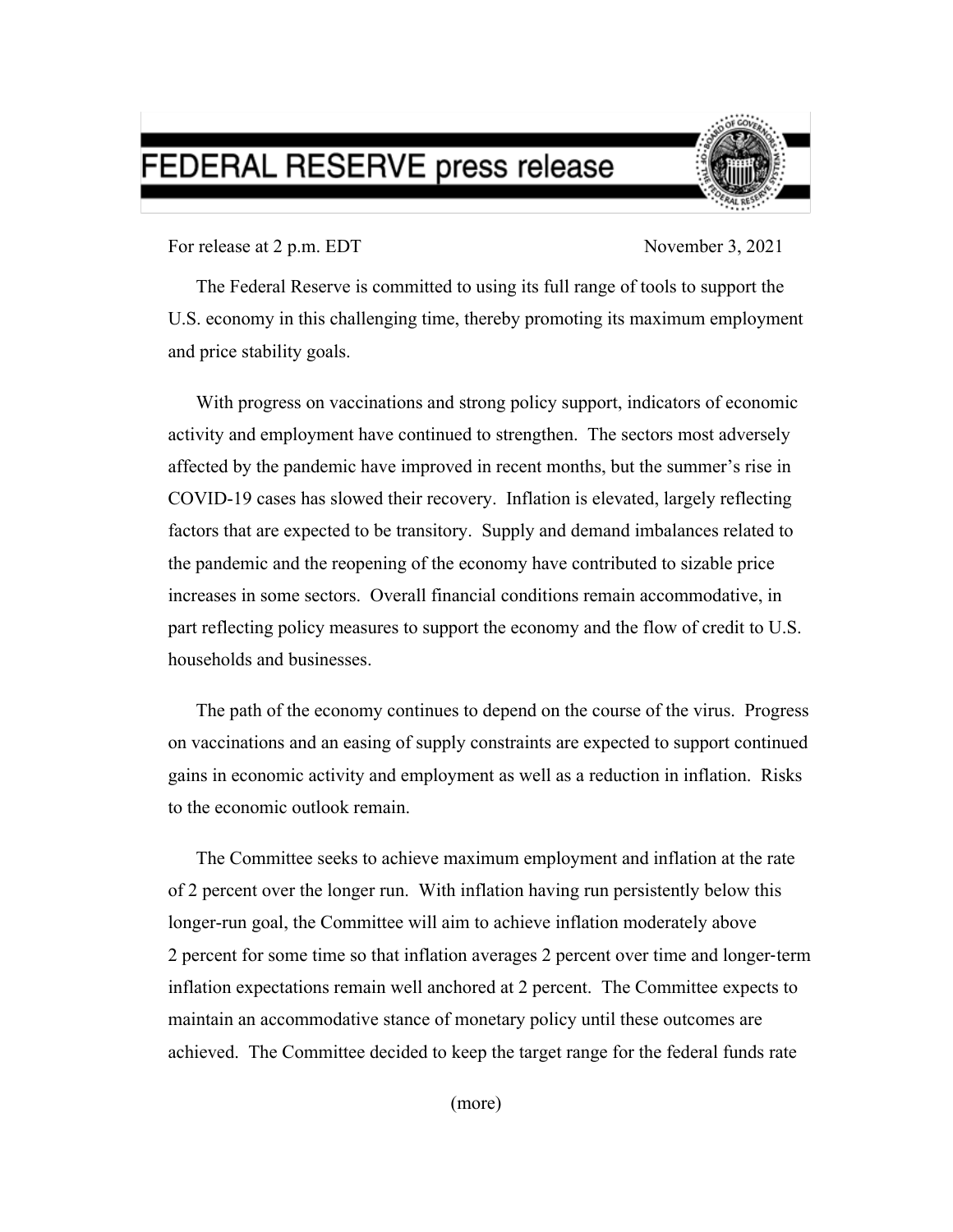-2-

at 0 to 1/4 percent and expects it will be appropriate to maintain this target range until labor market conditions have reached levels consistent with the Committee's assessments of maximum employment and inflation has risen to 2 percent and is on track to moderately exceed 2 percent for some time. In light of the substantial further progress the economy has made toward the Committee's goals since last December, the Committee decided to begin reducing the monthly pace of its net asset purchases by \$10 billion for Treasury securities and \$5 billion for agency mortgage-backed securities. Beginning later this month, the Committee will increase its holdings of Treasury securities by at least \$70 billion per month and of agency mortgage‑backed securities by at least \$35 billion per month. Beginning in December, the Committee will increase its holdings of Treasury securities by at least \$60 billion per month and of agency mortgage-backed securities by at least \$30 billion per month. The Committee judges that similar reductions in the pace of net asset purchases will likely be appropriate each month, but it is prepared to adjust the pace of purchases if warranted by changes in the economic outlook.The Federal Reserve's ongoing purchases and holdings of securities will continue to foster smooth market functioning and accommodative financial conditions, thereby supporting the flow of credit to households and businesses.

In assessing the appropriate stance of monetary policy, the Committee will continue to monitor the implications of incoming information for the economic outlook. The Committee would be prepared to adjust the stance of monetary policy as appropriate if risks emerge that could impede the attainment of the Committee's goals. The Committee's assessments will take into account a wide range of information, including readings on public health, labor market conditions, inflation pressures and inflation expectations, and financial and international developments.

(more)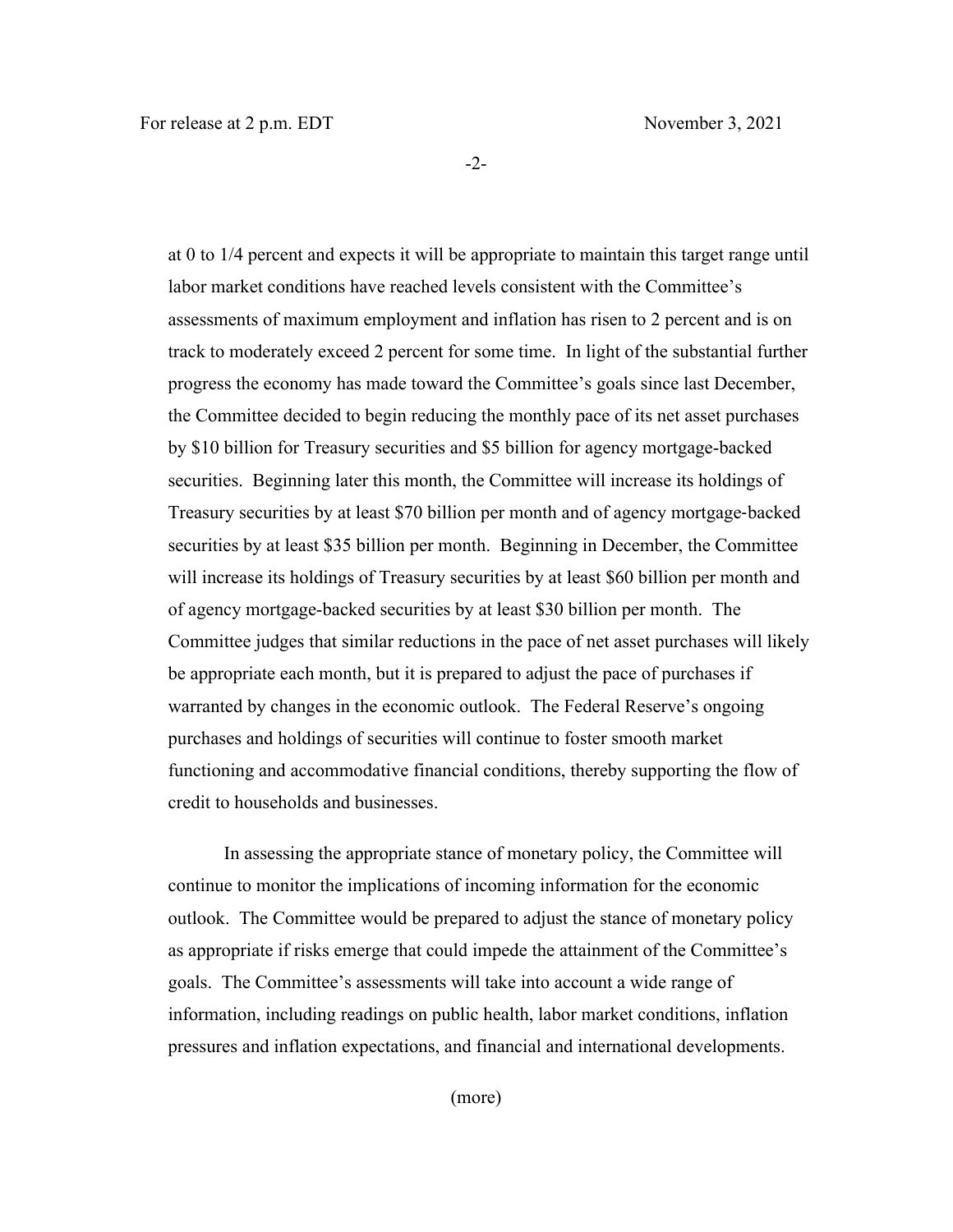For release at 2 p.m. EDT November 3, 2021

Voting for the monetary policy action were Jerome H. Powell, Chair; John C. Williams, Vice Chair; Thomas I. Barkin; Raphael W. Bostic; Michelle W. Bowman; Lael Brainard; Richard H. Clarida; Mary C. Daly; Charles L. Evans; Randal K. Quarles; and Christopher J. Waller.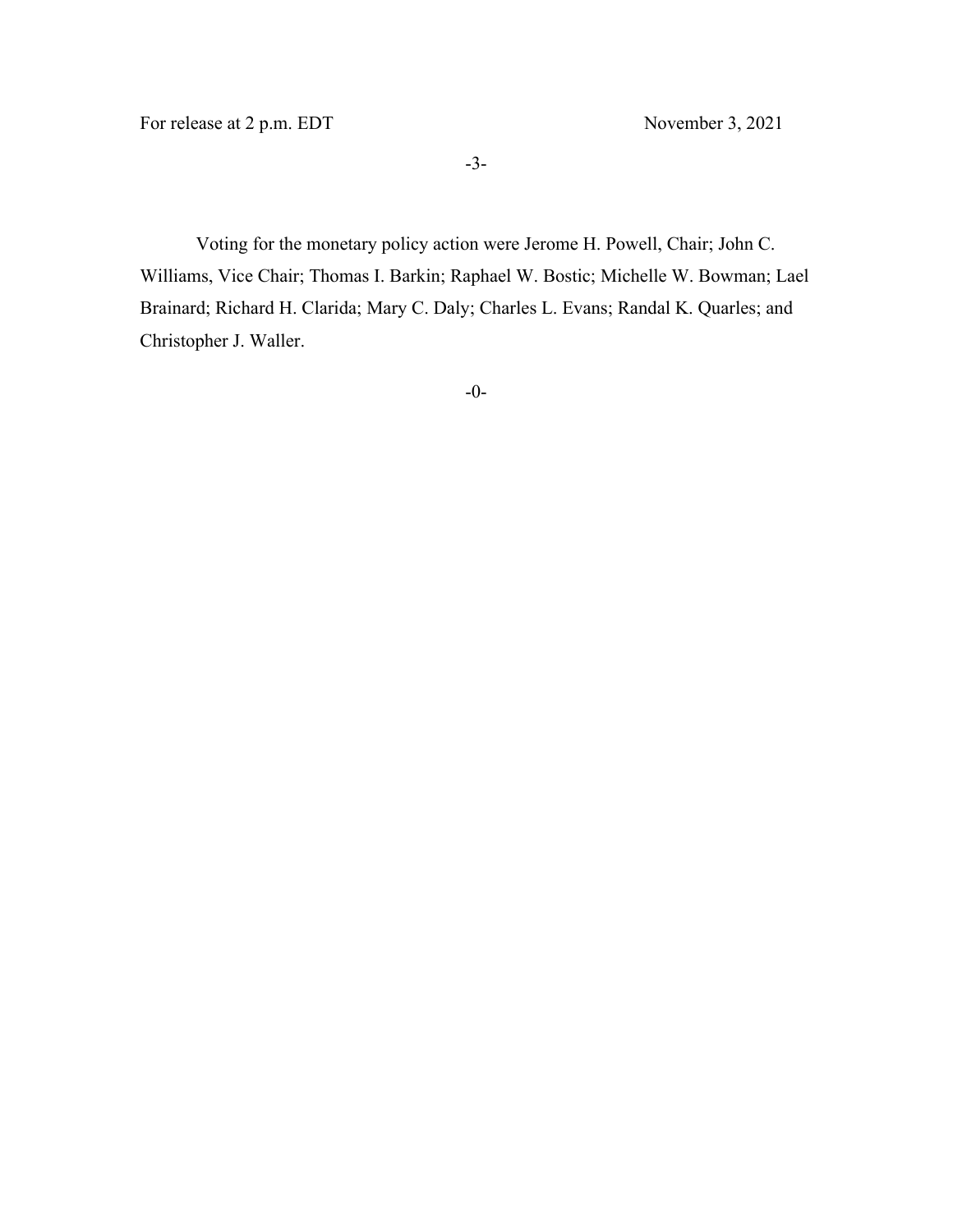## **Decisions Regarding Monetary Policy Implementation**

The Federal Reserve has made the following decisions to implement the monetary policy stance announced by the Federal Open Market Committee in its [statement](https://www.federalreserve.gov/newsevents/pressreleases/monetary20211103a.htm) on November 3, 2021:

- The Board of Governors of the Federal Reserve System voted unanimously to maintain the interest rate paid on reserve balances at 0.15 percent, effective November 4, 2021.
- As part of its policy decision, the Federal Open Market Committee voted to authorize and direct the Open Market Desk at the Federal Reserve Bank of New York, until instructed otherwise, to execute transactions in the System Open Market Account in accordance with the following domestic policy directive:

"Effective November 4, 2021, the Federal Open Market Committee directs the Desk to:

- o Undertake open market operations as necessary to maintain the federal funds rate in a target range of 0 to 1/4 percent.
- o Complete the increase in System Open Market Account (SOMA) holdings of Treasury securities by \$80 billion and of agency mortgage-backed securities (MBS) by \$40 billion, as indicated in the monthly purchase plans released in mid-October.
- o Increase the SOMA holdings of Treasury securities by \$70 billion and of agency MBS by \$35 billion, during the monthly purchase period beginning in mid-November.
- o Increase the SOMA holdings of Treasury securities by \$60 billion and of agency MBS by \$30 billion, during the monthly purchase period beginning in mid-December.
- o Increase holdings of Treasury securities and agency MBS by additional amounts as needed to sustain smooth functioning of markets for these securities.
- o Conduct overnight repurchase agreement operations with a minimum bid rate of 0.25 percent and with an aggregate operation limit of \$500 billion; the aggregate operation limit can be temporarily increased at the discretion of the Chair.
- o Conduct overnight reverse repurchase agreement operations at an offering rate of 0.05 percent and with a per-counterparty limit of \$160 billion per day; the per-counterparty limit can be temporarily increased at the discretion of the Chair.

(more)